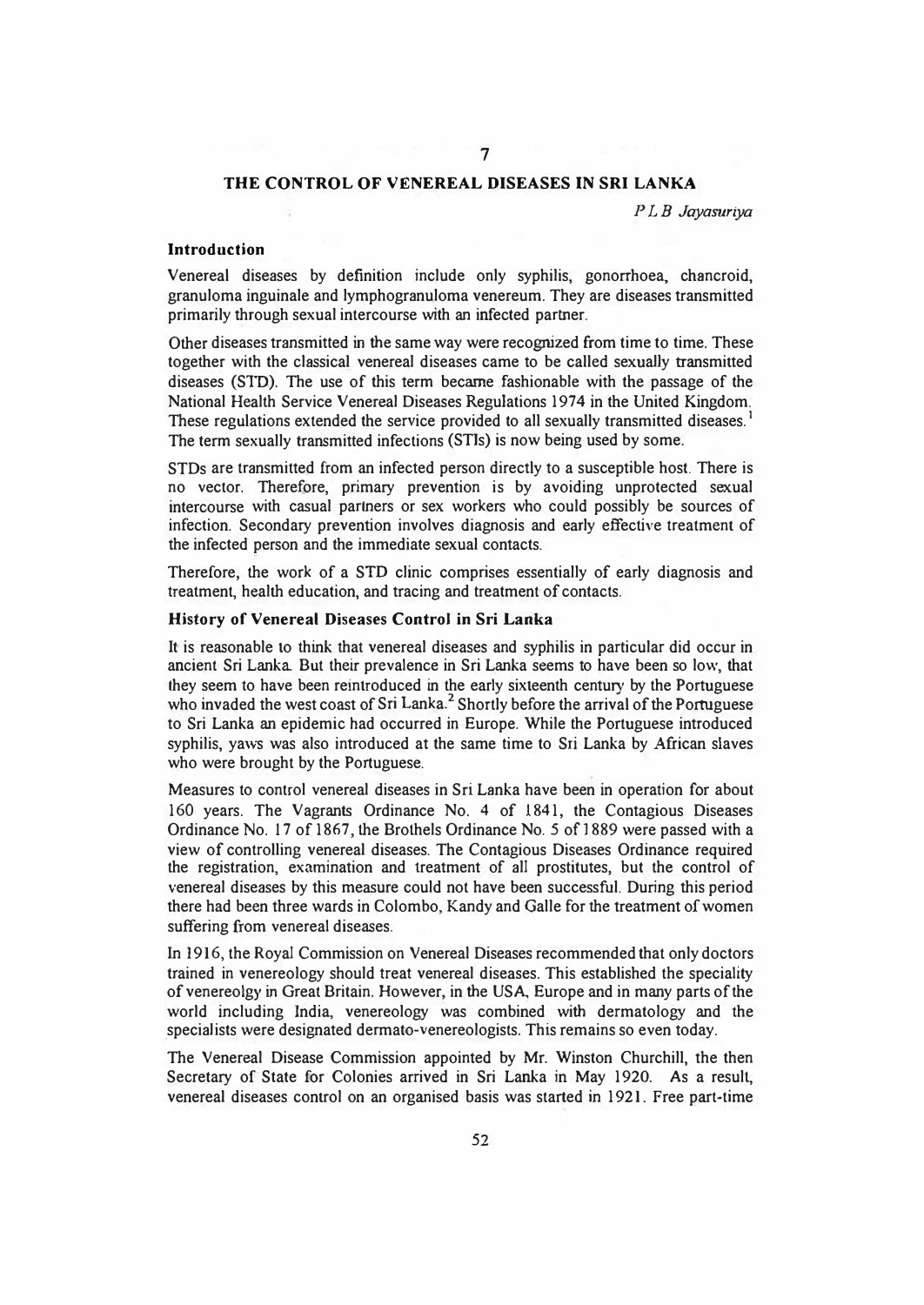venereal diseases clinics were organised for seamen in the Port of Colombo, for women and children in the Lady Ridgeway Hospital, Colombo and for men at the General Hospital, Colombo. Neosalvasan, a treatment used for syphilis, was made available to all government hospitals in the island.

In 1926, Sri Lanka undertook to observe the provisions of the Brussels Agreement of 1924, to provide free venereal diseases treatment for seafarers.

In 1931, a part-time venereal diseases clinic was opened at the Kandy Dispensary. By 1934 the Venereal Diseases Clinic, Colombo was functioning on all weekday afternoons. In 1937 a clinic was opened in Galle, which functioned every Saturday.

In 1938, a Venereal Diseases Control Programme was initiated by the then Department of Medical and Sanitary Services. Clinics were organised in outstation hospitals and dispensaries. The Venereal Diseases Ordinance No 27 was passed in the same year. **It** required that registered medical practitioners and indigenous medical practitioners with special permission only, could treat venereal diseases. But this was never put into practice.

In 1942, venereal diseases were made notifiable but again this was not implemented. In 1939, venereal diseases control was placed under a qualified surgeon, Dr. H.C.P. Gunawardene, who reorganised the control programme.

In 1941, 10 medical officers were trained for three months in Colombo. They were placed in charge of part-time clinics in outstation hospitals. By 1944, there were 23 part-time clinics, of which 13 were under trained medical officers. The training of medical officers continued and by 1948, 37 were trained but only one outstation clinic was manned by a fully trained medical officer. **This** was because officers were transferred without replacement by trained personnel.

Case holding was introduced in Colombo in 1941 and contact investigation a few years later. The success of follow up work was shown in Colombo by the doubling of subsequent visits between 1942 and 1948. In 1942, in the Colombo Venereal Diseases Clinic, there were 3340 first visits and 24,787 subsequent visits by males, giving 7.4 as the ratio of subsequent visits to first visits. In 1948, first visits were 3,086 and subsequent visits 51,701 giving a ratio of 16.8. This is an index of the popularity of the clinic, as these were the days when treatment was with arsenic and bismuth and case holding was more difficult than now.

In 1949, Professor George Leiby, Professor of Syphilology of the University of California visited Sri Lanka on a WHO assignment, on a request by the government **of Sri Lanka. He was impressed by the work done, especially the contact**  investigation work in Colombo. The drawback observed was the inadequate number of trained personnel and frequent transfers of those who had specialised in the work. Ironically, this drawback still remains. Among his proposals was the establishment of 60 venereal diseases clinics, each in charge of a full-time trained medical officer with special staff.

The sulphonamides were introduced for the treatment of gonorrhoea in 1937. Within a few years they became totally ineffective. Penicillin was introduced in 1946. A low dose of 50,000 units of crystalline penicillin twice a day for one day was curative. The dose was increased when penicillin became freely available and in 1951 crystalline penicillin was replaced by procaine penicillin with aluminium monostearate (PAM).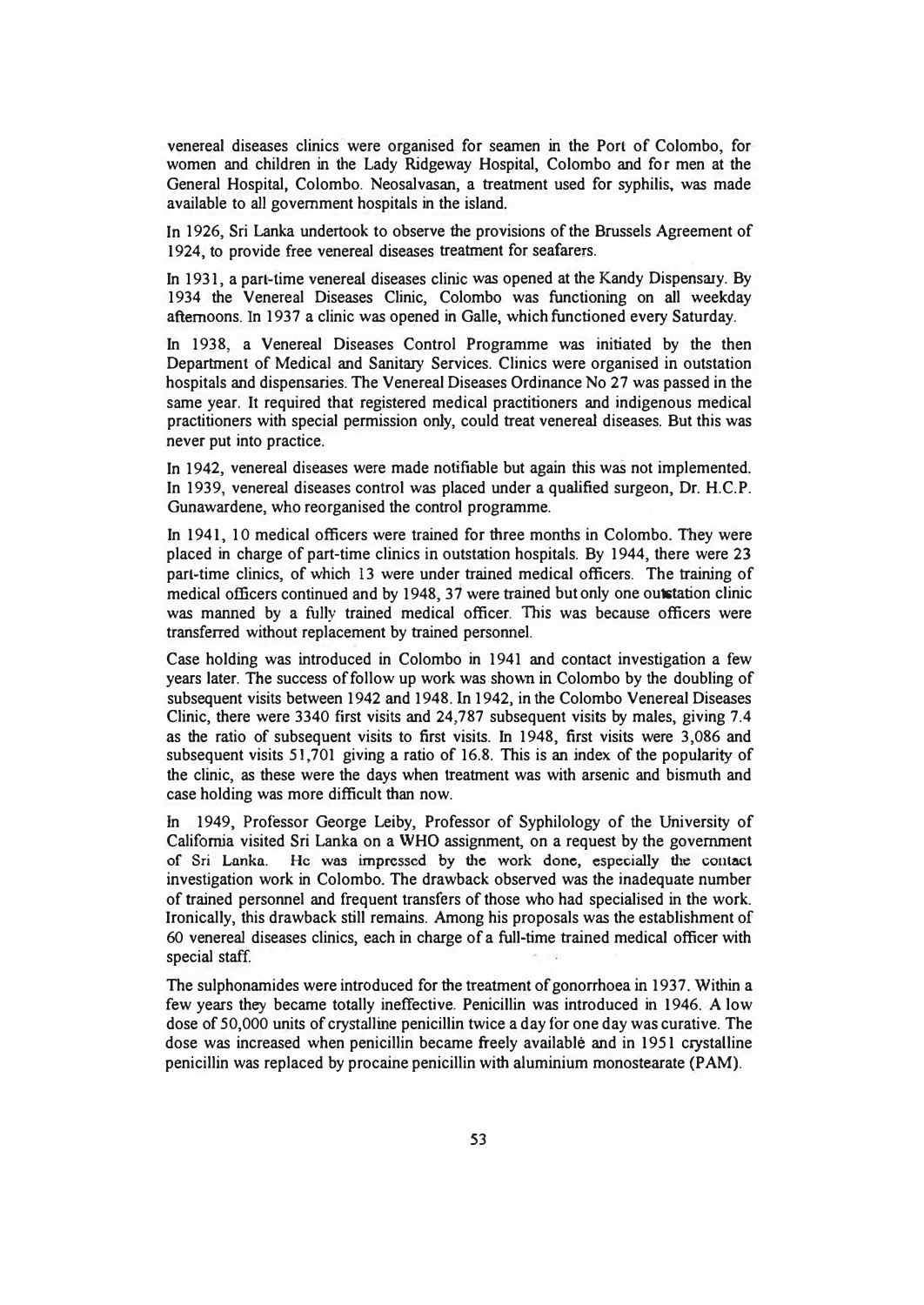In the treatment of syphilis arsenic and bismuth were used in the early 1920s. They were replaced by PAM in 1950.

1n 1950 contact investigation and health education work was intensified. All patients attending the clinic were educated regarding the diseases, the mode of transmission, the importance of regular attendance as well as the necessity of referring contacts to the clinic. Mass education of the public was also undertaken. These efforts over 30 years, from 1920 to 1950, to control venereal diseases in Sri Lanka lacked direction and continuity.

1n 1951, the Chief of the Venereal Diseases and Treponematoses Section of the WHO, Geneva visited the island. As a result, the WHO established the Venereal Diseases Control Project (Ceylon 0005), which was one of the earliest field projects undertaken by the WHO in the South East Asia Region. A venereal diseases control team under the leadership of Dr. S.M. Laird arrived in Sri Lanka in 1951. The objectives of the project were:

- I. To establish a model venereal diseases clinic in Colombo, which would serve as- (a) the chief clinic for Ceylon and (b) the training centre for medical and paramedical personnel.
- 2. To develop a full venereal diseases service with trained staff in the main outstations.
- 3. To establish serological tests for expectant mothers as routine and thus to control congenital syphilis.
- 4. To train local staff in simple serological testing so as to provide such facilities in the main outstations.
- 5. To develop diagnosis and treatment facilities for seafarers in the Port of Colombo.**<sup>3</sup>**

Through Dr Laird's good offices the Anti-Venereal Diseases Campaign (the Anti VD Campaign) was established in 1952 with Dr. Mrs. E.D.C. Pereira as Superintendent. She was a dynamic leader, who was able to attain most of the objectives of the project. She saw to it that every type plan OPD block of a provincial hospital had rooms demarcated for a VD clinic with separate access.

The model clinic was completed and came into operation in 1952. Serological testing for expectant mothers was started as routine in Colombo in the same year. The campaign of public education was further developed. Lecture demonstrations were started for postgraduates, undergraduates and paramedical personnel.

fu 1953, the eradication of yaws was also made the responsibility of the Anti-VD Campaign. Yaws by that time had receded considerably and is now no longer a problem in Sri Lanka.<sup>4</sup>

Since 1953, the Anti-VD Campaign was conducted entirely by national staff. When Dr Laird revisited Sri Lanka in 1958, he concluded, "The Anti-VD Campaign has made solid progress and the initial improvement stimulated by the WHO team in 1951-53 has been extended by the national staff during the last five years. While progress towards the chief objective varies, a good start has been made in all five and some have already been achieved."<sup>5</sup> He also found that about 55% of all new attendees in 1957 in Colombo were found to be free of venereal diseases. He said that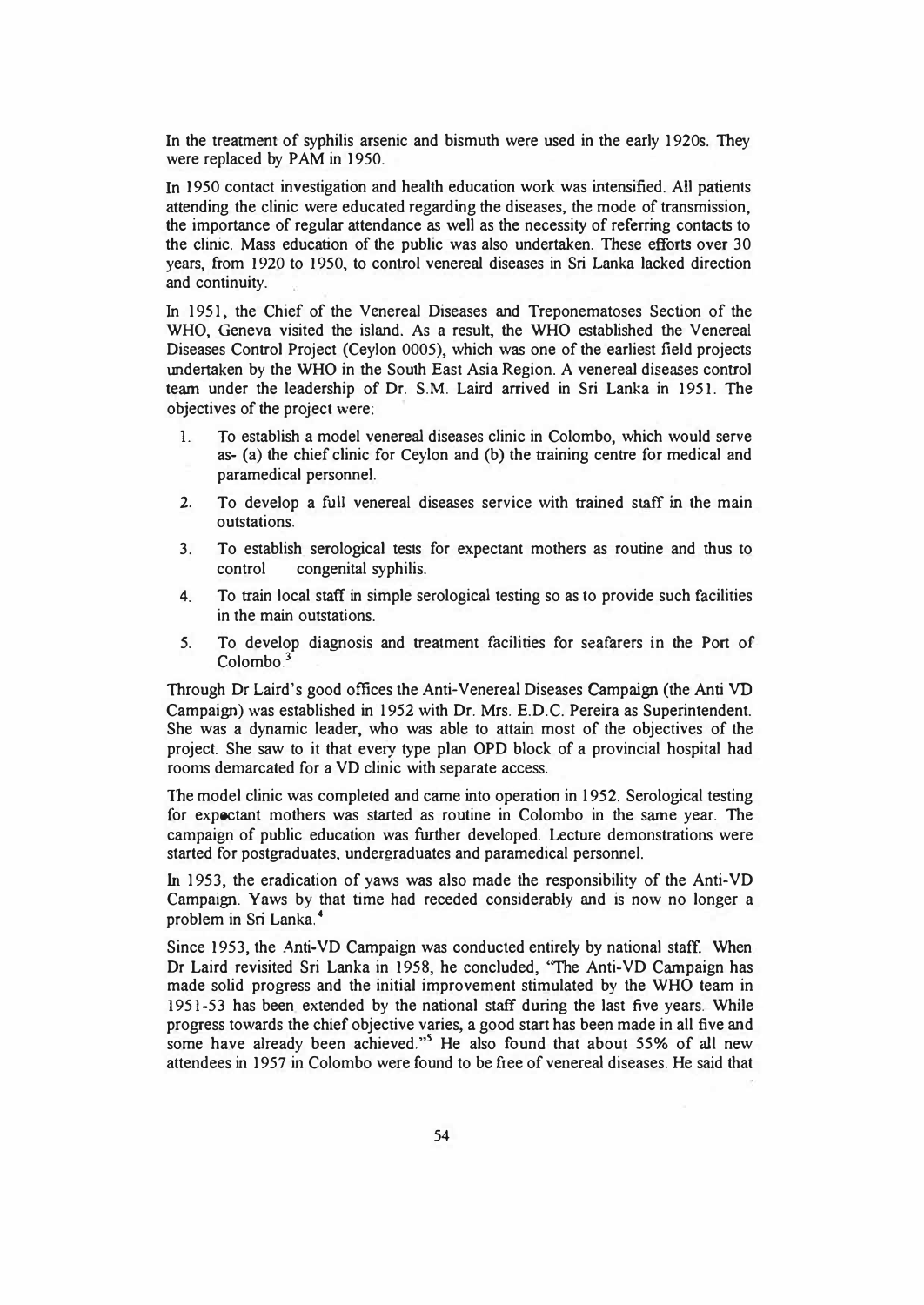this is probably a good index of public confidence in the clinic and perhaps some measure of the Campaign's public educational activity.

Sixteen major outstation clinic centres was the goal earmarked in 1952. By 1958 only half of them had been established.

Selection and training of medical officers, which started in 1952, had been delayed due to the shortage of doctors. Even among the doctors trained, 44% had left the Campaign.

The new Port VD Clinic was opened in 1958. A venereologist and a medical officer visited *this* clinic on two afternoons a week. This clinic is no longer functional because the clinic building was taken over by the Port Authority.

In 195 8, Laird stressed the need for a new laboratory for syphilis serology under a medical officer trained in serology. He preferred that this laboratory be situated in the Central Clinic. This was achieved in 1968.

In 1967, Laird revisited Sri Lanka and concluded that the five main objectives of the Project have been achieved and the Anti-Venereal Diseases Campaign has been maintained and further developed by the national staff during the last 14 years.**<sup>6</sup>**

In 1971, the Central Venereal Diseases Clinic ( CVDC) and 11 full time VD clinics were functioning in provincial and base hospitals distributed all over the island. From each of these, the medical officer conducted a branch clinic about 25-30 miles away. At that time, the CVDC was manned by medical officers specialised in venereology. The others were conducted by medical officers who had opted for venereology as a career. They were trained for three months at the CVDC before they assumed duties at outstation clinics.

In some large hospitals part-time VD clinics were held once or twice a week by medical officers who were trained at the CVDC for two weeks.

Today we have the Central STD Clinic, 16 full-time clinics in provincial and base hospitals and 14 branch clinics. However, the target proposed by Professor George Leiby for 1952, was 60 full-time clinics for a population of? million people has not been achieved. Today we have 20 million people.

The  $13<sup>th</sup>$  amendment to the constitution of Sri Lanka implemented in 1989 caused further problems for the control of venereal diseases. The Anti-VD Campaign was disbanded. The Director of the campaign who is now called the Director, National STD/AIDS Control Programme (NSACP) lost control of all the clinics except the Central Clinic in Colombo. STD clinics were never a priority concern of the government health service. The situation became worse with the outstation clinics going under the management of the provincial health services. The standard of work deteriorated. Attendance fell. Returns stopped coming to the centre regularly. Some clinics were manned by medical officers who had no training at all in venereology.

In 1996, I urged that all full time clinics be taken under the STD/AIDS Control Programme and for a start the clinics at Galle, Colombo South, Ragama, Jaffna, Kurunegala, Ratnapura and Kegalle be taken over by the Programme.<sup>7</sup> They were sited in hospitals, which were already under the control of the Central Ministry of Health. The Cabinet approval for this proposal was granted to bring these clinics under central control. However, the provincial councils are reluctant to hand them over.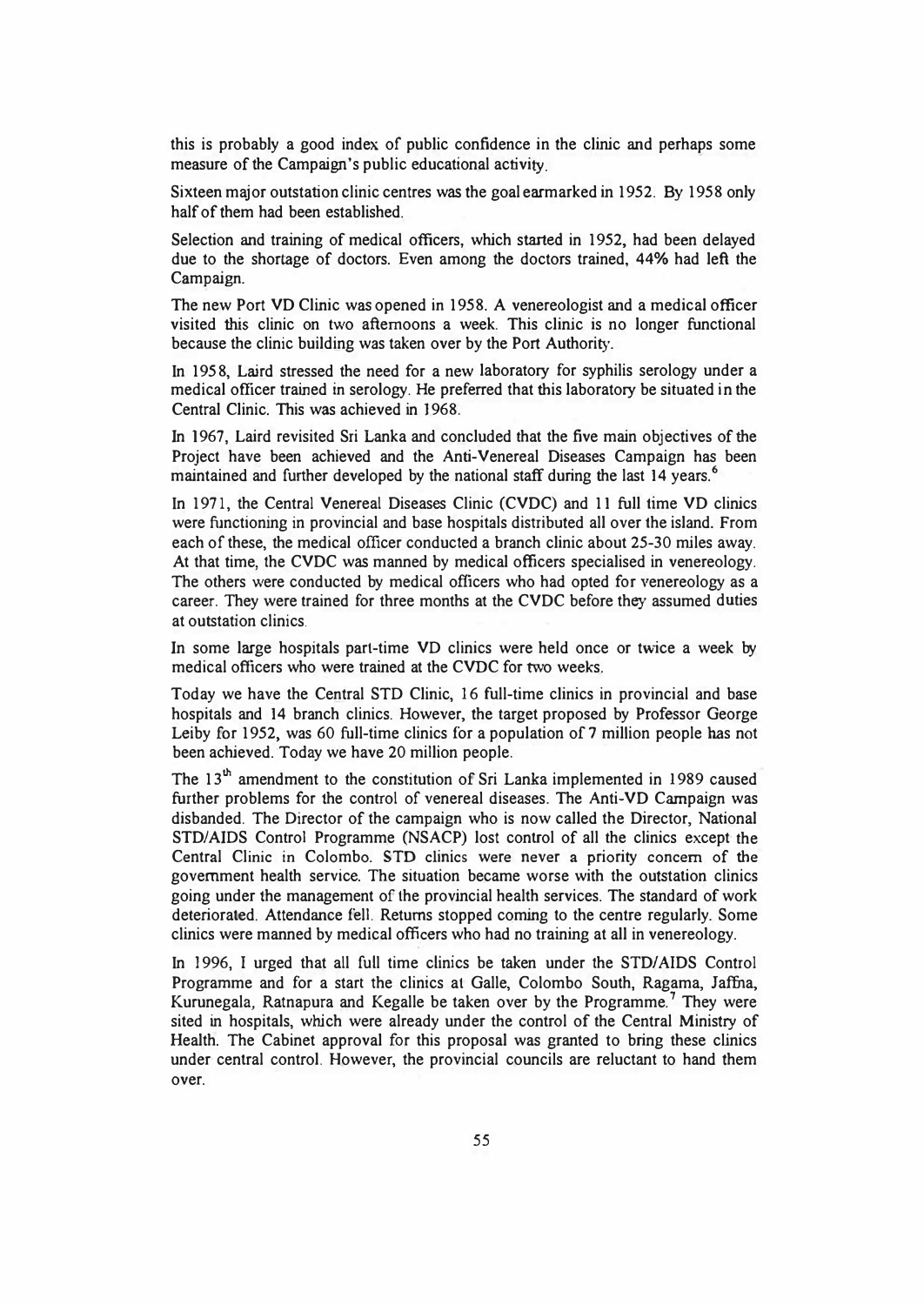## **Specialization in Venereology**

In Sri Lanka, the speciality of venereology was born in 1952 with the establishment of the Anti-VI) Campaign. It was considered a finer speciality of public health.

Medical officers had to opt for a career in venereology in order to join the Campaign. A qualification for selection, was experience of two years as a Medical Officer of Health. Selected officers trained for three months at the CVDC before they were sent to man outstation clinics. Later they were sent to the UK, USA or Canada for training as specialists. They obtained a Diploma or a Masters in Public Health, and special training in venereology for six months in a centre or centres of excellence. These officers were trained abroad on WHO or Colombo Plan fellowships.

In the 1970s there was a separate cadre of venereologists, separate from the cadre of specialists in public health.

From 1980, only postgraduate qualifications from the Postgraduate Institute of Medicine (PGIM) were recognized in the government health service of Sri Lanka. The specialist qualification in venereology became the MD in Community Medicine. Initially officers who were already in the Campaign obtained the MSc and then the MD in Community Medicine. As a part of work for the MSc they submitted a dissertation on a subject related to STD. They wrote their thesis for the MD on a similar subject.

It was gradually realized that the training of a specialist in venereology was inadequate. This was best seen when a medical officer who had not worked in an STD clinic wanted to specialize in venereology. He could do a thesis on a subject related to venereology, have very little experience in care of STD patients and obtain an MD.

Venereology involves a very large component of clinical medicine. This is especially so in this era of HIV disease. The inadequacy of training of venereologists was taken up by the College of Genitourinary Physicians (later called the College of Venereologists), which was formed in 1995. First the college proposed a Diploma in Genitourinary Medicine (later changed to Diploma in Venereology) at the PGIM. Although the PGIM was supportive of this move there were difficulties in finding a Board of Study under whose aegis this could be organised. After several discussions with Board of Study in Community Medicine it was finally decided that it would be best that a Board of Study in Venereology be formed. The PGIM and the University Grants Commission have accepted this proposal. The Board of Study in Venereology will be formed soon. It will initially organise the Diploma in Venereology and later a MD. For an interim period the MSc and MD in Community Medicine with special work in venereology will continue as the recognised qualifications in the field.

# **The pattern of sexually transmitted diseases**

The classical venereal diseases were syphilis, gonorrhoea, chancroid, granuloma inguinale and lymphogranuloma venereum.

Of these, syphilis was the most important because in its later stages it affected almost all systems of the body. Before the advent of penicillin, cardiovascular syphilis and neurosyphilis were causes of considerable morbidity and mortality.

Gonorrhoea was the next important. It was the most common cause of discharge per urethra However non-gonococcal urethritis (NGU) also called non-specific urethritis (NSU) became commoner than gonorrhoea, as a cause of urethritis, by the 1970s.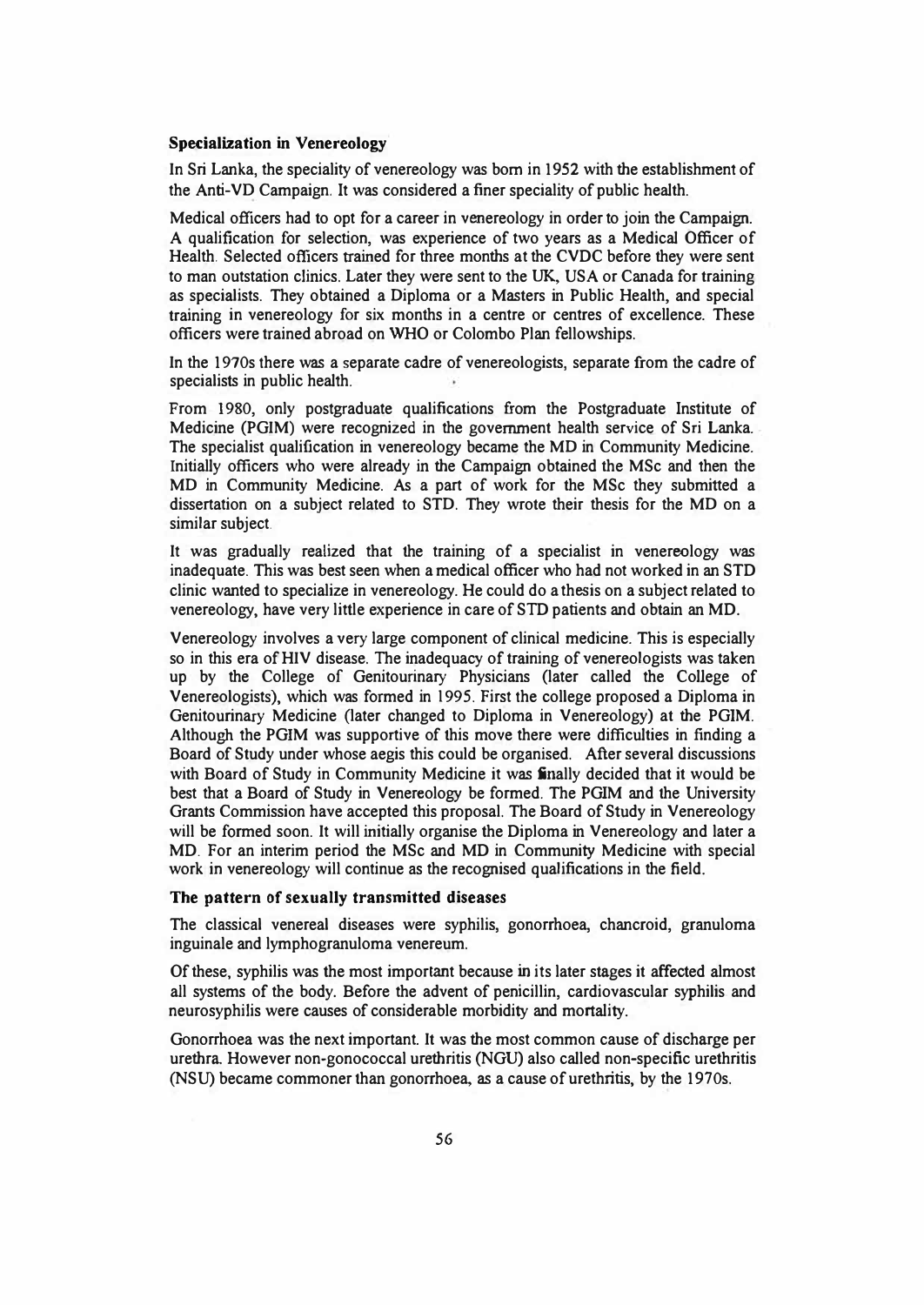Over the years the pattern of diseases shifted from bacterial to viral, from curable to treatable but incurable.

By the 1970s, even in Sri Lanka, the most common cause of genital ulceration was herpes simplex infection.<sup>8</sup>

The 1980s saw the advent HIV infection. This changed the whole scene of venereology. The speciality, which was in the backwoods, became a high profile one. In developed countries HIV/AIDS attracted money and dynamic doctors to the speciality. New purpose built clinics replaced those housed in basements and rundown buildings.

Today although the bacterial infections, syphilis, gonorrhoea and NSU remain they have been outnumbered by viral infections, herpes simplex, papilloma virus and HIV.

## **The Treatment of Sexually Transmitted Diseases**

Before the advent of penicillin in the 1950s the treatment of syphilis and gonorrhoea was not satisfactory. The drugs used were toxic and had little effect.

In the treatment of syphilis arsenic and bismuth were used in the early 1920s. They were replaced by penicillin in 1950. Treponema pallidum, the aetiological agent of syphilis still remains sensitive to penicillin.

Gonorrhoea resulted in urethral strictures in men. Dilatation of the urethra was common procedure in VD Clinics. The sulphonamides were introduced for the treatment of gonorrhoea in 1937. Within few years they became totally ineffective. In 1946 penicillin was introduced. A low dose of 50,000 units of crystalline penicillin twice a day for one day was curative. The dose was increased when penicillin became freely available and in 1951 crystalline penicillin was replaced by procaine penicillin with aluminium monostearate (PAM). In contrast to the treponeme of syphilis the gonococcus became resistant to many antibiotics. Penicillinase producing Neisseria gonorrhoea emerged in the Far East in the 1970s. The choice of antibiotics for the treatment of gonococcal infections has to be on laboratory-based surveillance. This activity is carried out by the Central Laboratory of the NSACP, which participates in the global Gonococcal Antimicrobial Susceptibility Program initiated by the WHO.<sup>9</sup>

Herpes simplex infections could be treated with acyclovir and the newer drugs of the same class. But it cannot eradicate the virus.

There is no treatment to eradicate the papilloma virus, which is implicated in the etiology of carcinoma of the cervix.

Drugs have retarded the progression of HIV disease. But no cure or vaccine would be available in the near future.

## **The College of Venereologists of Sri Lanka**

The College of Genitourinary Physicians of Sri Lanka was inaugurated in October 1995. The name was later changed to the College of Venereologists. The College has been active and been able to unite people working in the speciality. Annual Academic Sessions have been held for four years. The proceedings of these sessions have been published. The College has been concerned with standards in venereology. It has pioneered the formation of a Board of Study in Venereology.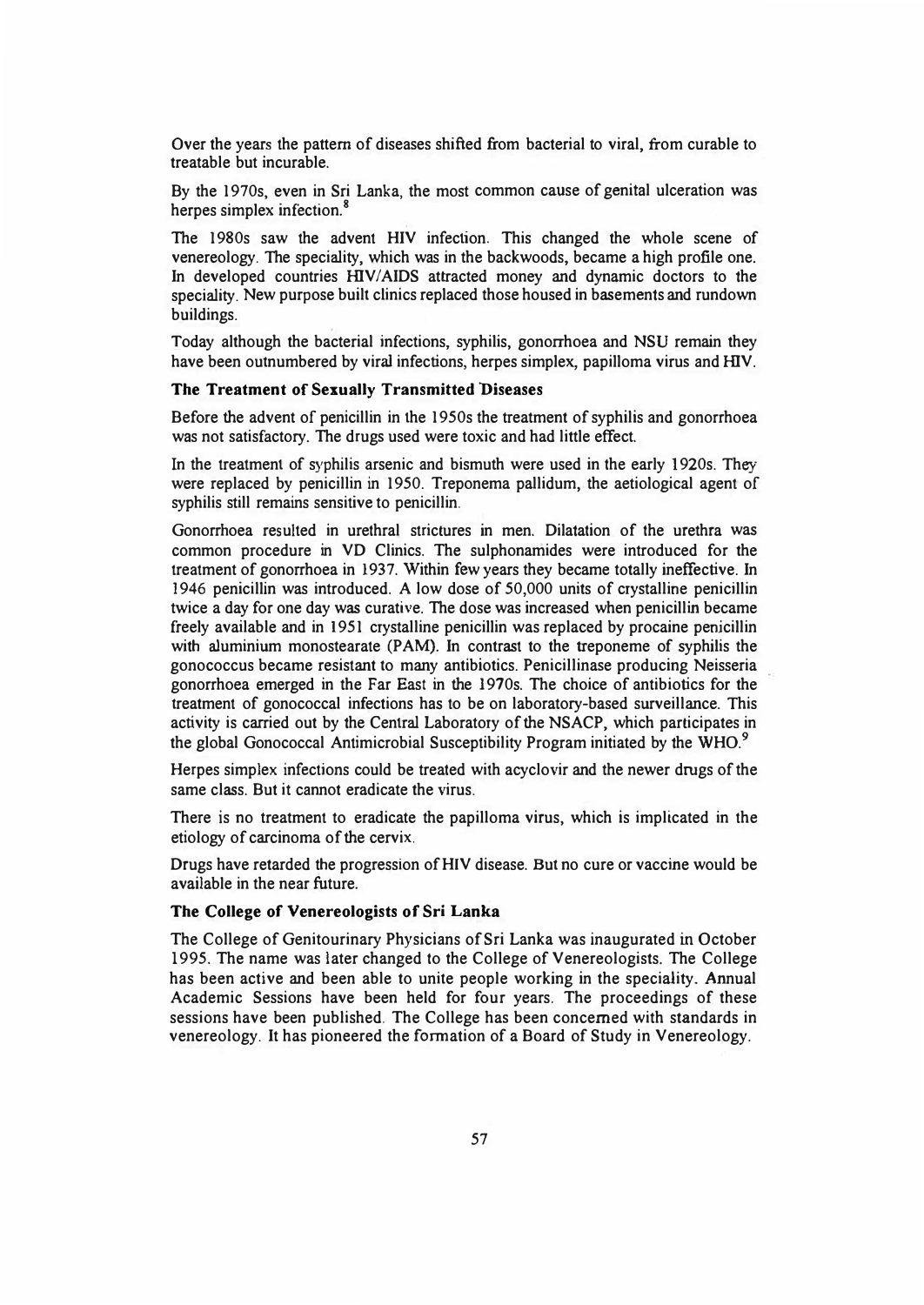## **The Present and the Future**

The responsibilities and the scope of the NSACP has widened since HIV/AIDS prevention was incorporated to the existing STD control programme. The NSACP coordinates the National AIDS prevention programme of Sri Lanka and provides technical assistance to all stakeholders. The Central STD clinic and laboratory in Colombo function as the National Reference Centres for STD diagnosis and management. The Central STD Clinic Colombo is a training centre for the MD Community Medicine training programme of the PGIM and the NSACP trains medical undergraduates and postgraduates (in family medicine, child health, obstetrics and gynaecology), as well as nursing officers, public health inspectors, medical laboratory technicians and microscopists. In the future it will be the main training centre for the Diploma in Venereology and the MD in Venereology.

In addition to the Central STD Clinic there are 16 STD clinics situated in provincial and base hospitals and 14 branch clinics.

In 1996, the World Bank committed the major part of its funds under the Health Services Project (IDA/WB/HSP/SL) to strengthen the NSACP. The major part of this investment of Rs. 602 million was for the construction of the modem four-storied Central STD Complex in Colombo and 21 upgraded or newly constructed provincial hospital or base hospital clinics.<sup>10</sup>

The Central Complex, which has already been completed houses the office of the Director, clinics, National Reference Laboratory, auditorium, library, audiovisual and health education center, pharmacy and pre-employment medical screening center.

Due to the limited availability of data on the prevalence of STD and their complications the burden of these diseases is substantially underestimated. STDs are not notifiable in Sri Lanka. However, the epidemiological patterns of these diseases could be inferred from the data reported to the clinics of the NSACP. In 1991, two visiting WHO consultants Drs Frank Judson and John Gallway, estimated that around 200,000 new episodes of STD occur annually of which only 10-15% are seen in government STD clinics. Most persons with STD seek treatment in the private sector where no statistics are reported to the NSACP.

Genital herpes, syphilis, non-gonoccocal infections, gonorrhoea and trichomonas infections are the most frequently reported STDs. A rising incidence of genital herpes has been noted during the last *5* years. It constituted 21 % of STDs reported to the NSACP in the year 2000.<sup>11</sup>

The first Sri Lankan infected with HIV was reported in 1987 and the first indigenously transmitted case was reported in 1989. Since then up to December 2000 the cumulative number of HIV cases reported to the NSACP was 358. Of these l 19 had AIDS. Reported AIDS deaths are 89. Sentinel surveillance studies conducted since 1993 have confirmed that Sri Lanka remains a country with low prevalence of HIV infection.<sup>12</sup>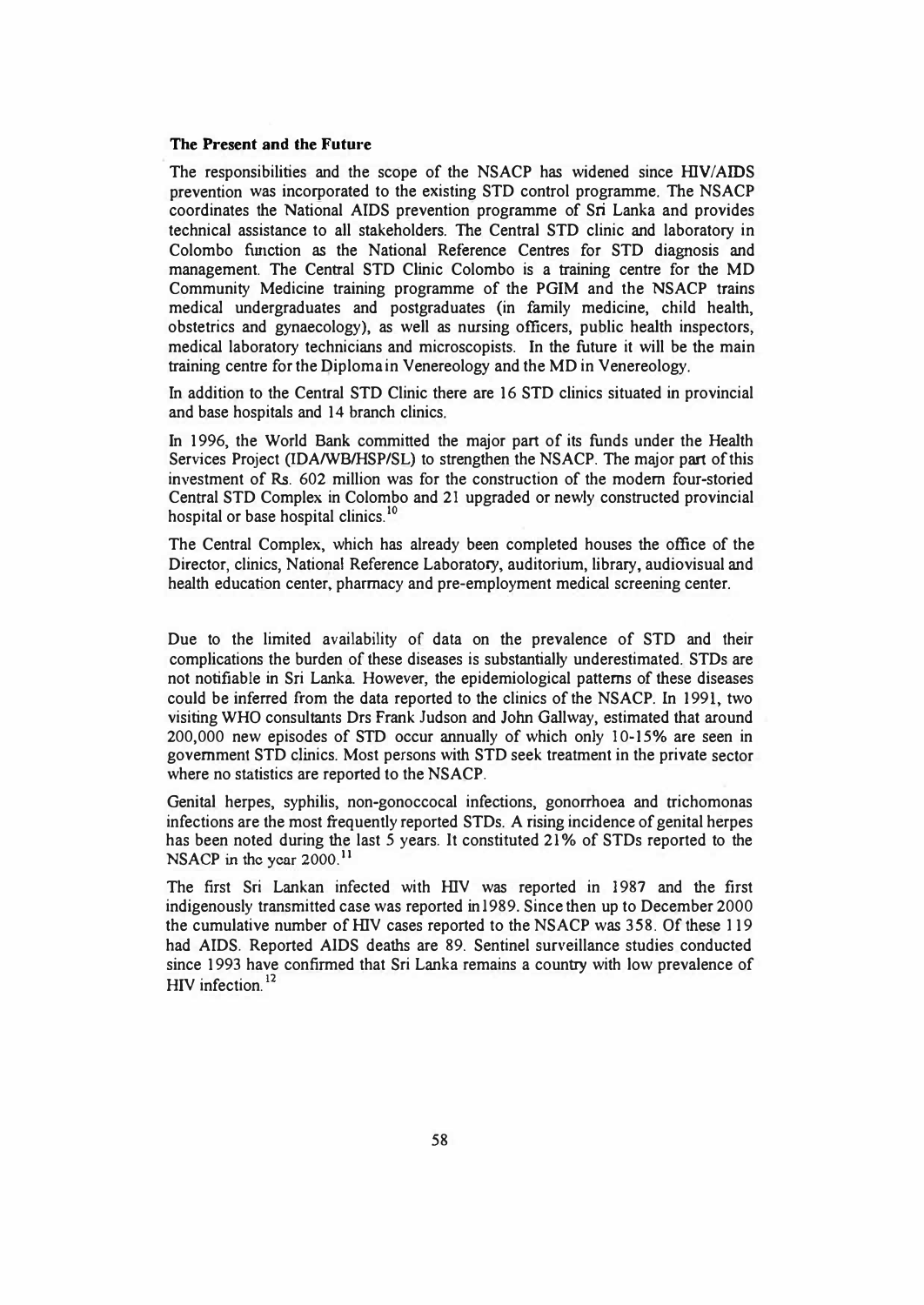### **Syndromic approach to management**

The Anti-VD Campaign was British oriented. The idea was to have a system of clinics under control of specialists. The practice in these clinics was to make an aetiological diagnosis backed by laboratory findings and then to manage the patient on national guidelines. These required high level of training and a large number of medical officers.

In Sri Lanka this system worked satisfactorily till the late 1970s when all the provincial STD clinics and some base hospital STD clinics were staffed by specialists or trained medical officers who had opted for a career in STD. This era was followed by a period of decline when several full time clinics folded up due to an exodus of trained manpower. It was realised that while the incidence continued to rise STD services were not accessible to the vast majority of people.

The global concern regarding the continued spread of STDs lead to a change in strategies first discussed in the 1980s. The WHO consultation in 1990 lead to the WHO Technical Report Series No. 810, which illustrated the algorithms of the syndromic approach to management of  $STDs$ <sup>13</sup> This strategy provided for the management of STDs at the first point of contact with the health care system. There was no referral to any other clinics unless it was clearly specified in the flow charts.

The modules were first tested in Sri Lanka in 1995. Each syndrome uses a clinical algorithm based on patients presenting symptoms and clinical signs to determine antimicrobial therapy. The Ministry of Health has endorsed in principle that syndromic management be included in the strategy in the prevention and control of STDs. The NSACP bas already trained medical officers at PHC level in Kurunegala District, and in the army and the police. It has produced a Manual on STD treatment.<sup>14</sup>

There is no shortage of medical officers in the government health service now. Moreover the government has pledged to absorb all new medical graduates till 2010. A draft has been prepared by the Department of Health regarding the needs of specialists by the year 2010. This document envisages STD clinics in Type A Base Hospitals, Type A District General Hospitals, Type B District General Hospitals, Provincial Hospitals and Teaching Hospitals to be manned by specialists. The number needed is 47. **<sup>15</sup>**

### **Acknowledgements**

I thank Dr G N Jayakuru and Dr Iyanthi Abeyewickeme for constructive criticism of this document.

#### **References**

- 1.Jayakuru GN. Venereology - the evoloving scene. In: Jayasuriya 1. (ed.) The College of Venereologists of Sri Lanka Proceedings of the Annual Academic Sessions 1996 to 1999. 2000; 28-33
- 2. Pereira EDC, Ratnatunga CS. History of venereal diseases control in Ceylon. British Journal of Venereal Diseases 1965; 41; 97-106
- 3. Laird SM. WHO, In£' VD/57. The VD Control Project Ceylon, Final Report 1952; (quoted in 2)
- 4. Pereira EDC. Yaws control in Ceylon. British Journal of Venereal Diseases. 1962; 38: 90- 93
- 5. Laird SM WHO/lnf/VDT/120. Assignment report on venereal diseases control Ceylon. WHO Project (Ceylon 0005) 1959. Unpublished document.